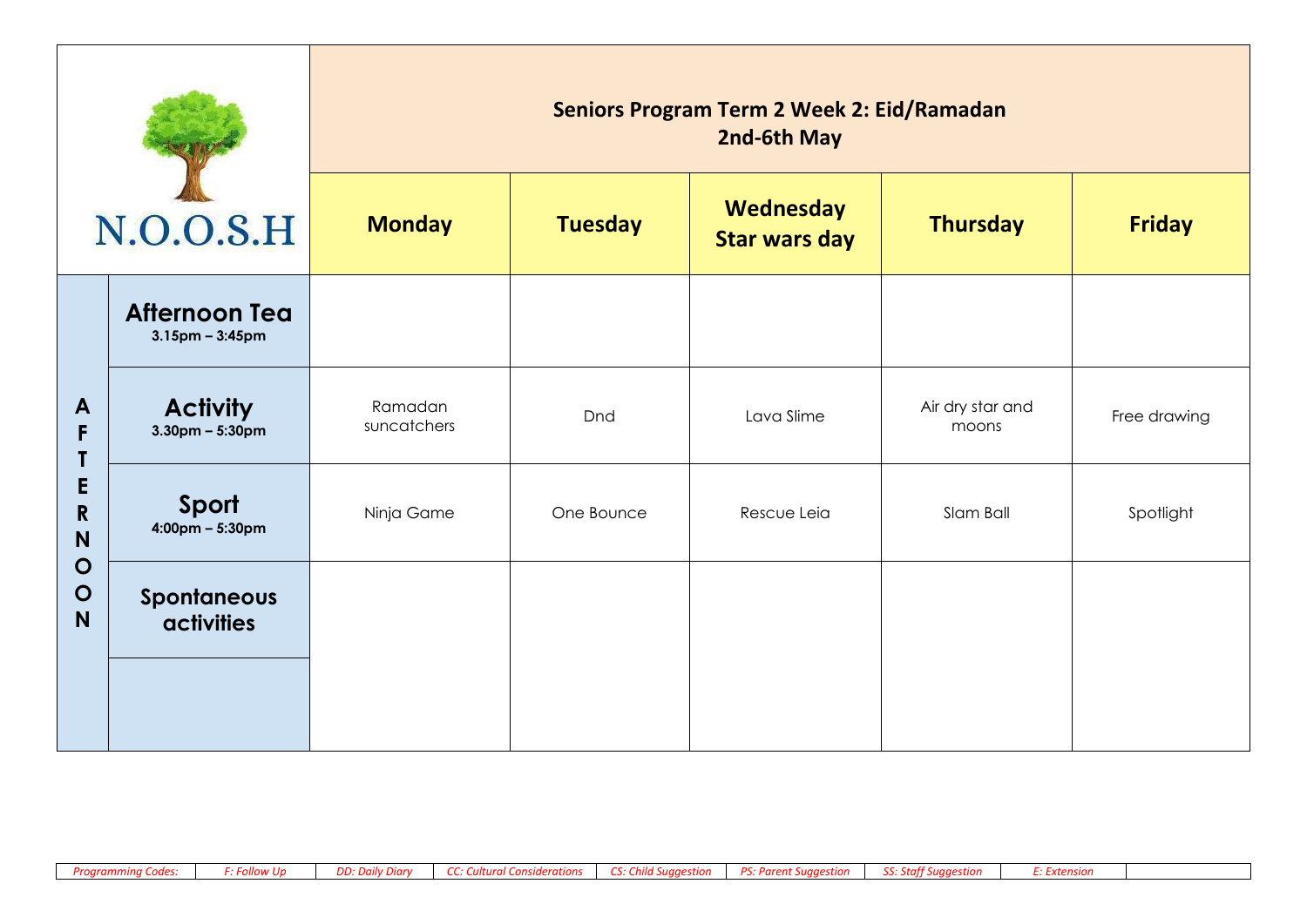| <b>Monday PM</b>                                                  | <b>Tuesday PM</b> | <b>Wednesday PM</b>                  | <b>Thursday PM</b> | <b>Friday PM</b> |
|-------------------------------------------------------------------|-------------------|--------------------------------------|--------------------|------------------|
| $-00 - 0 - 4 - 000$<br><b>QUICTOR</b><br><b>9 8 8 8 8 4 7 3 2</b> |                   | <b>LAVA SLIME</b><br>recipe for kids |                    | GB               |
|                                                                   |                   | <b>UOY HTM</b>                       |                    |                  |

## **MONDAY**

**PM:<https://islamicartforkids.wordpress.com/2015/07/08/142/>**

**TUESDAY:**

**PM:**